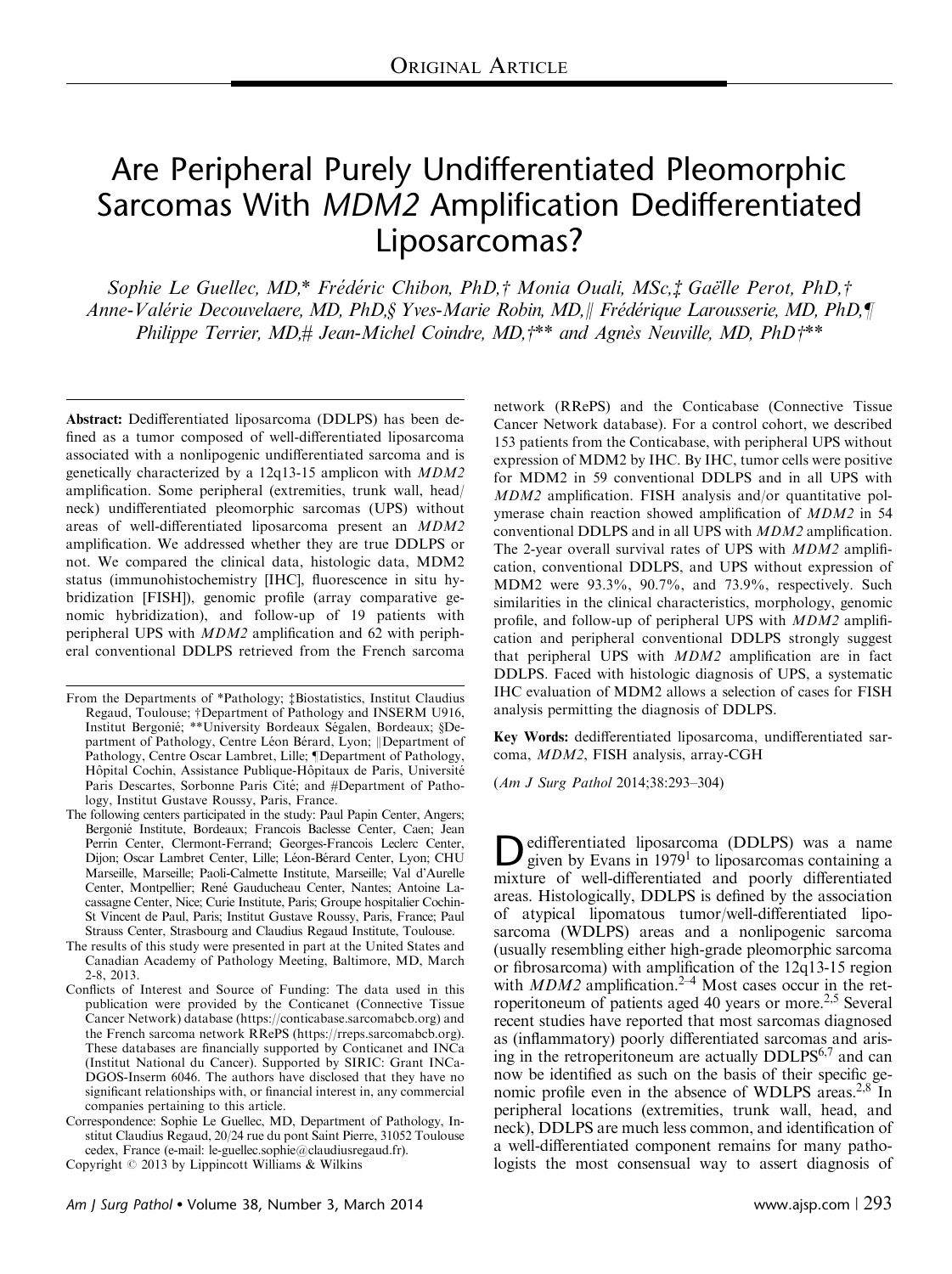well-differentiated component of liposarcoma in any of

DDLPS. However, as such a well-differentiated component may not be identifiable in some DDLPS (mostly those in the retroperitoneum), $2,6$  and as a few cases of peripheral undifferentiated pleomorphic sarcoma (UPS) without areas of WDLPS present an  $MDM2$  amplification,<sup>[8](#page-11-0)</sup> the relationship between peripheral UPS with MDM2 amplification and peripheral conventional DDLPS now needs investigating.

Accordingly, here we aimed to: (i) compare 19 tumors that were initially diagnosed as peripheral UPS but later shown by immunohistochemistry (IHC) to overexpress MDM2 and by fluorescence in situ hybridization (FISH) analysis the amplification of MDM2, with 62 peripheral conventional DDLPS, in terms of clinical data, histologic features, MDM2 status, genomic profile, and follow-up; and (ii) propose a simple diagnostic algorithm permitting the diagnosis of DDLPS (whatever its location, even outside the retroperitoneum) and which can be used in daily routine practice.

# MATERIALS AND METHODS

## Patient and Tumor Selection

Ethics approval from the appropriate committees was obtained. Nineteen cases of peripheral UPS with MDM2 amplification were included: 10 presenting in 2010 and 2011 and retrieved from the RRePS (National prospective database on the systemic histologic review of every new sarcoma in France, [https://rreps.sarco](https://rreps.sarcomabcb.org) [mabcb.org](https://rreps.sarcomabcb.org)) and 9 from the Conticabase (European retrospective clinicopathologic database on sarcomas, [https://conticabase.sarcomabcb.org\)](https://conticabase.sarcomabcb.org). Only patients with a resection of the primary tumor, with local disease, and with adequate sampling (1 block for each centimeter of tumor) were included. Between January 1, 1980 and December 31, 2011, 198 consecutive adult patients with a peripheral conventional DDLPS and 944 consecutive adult patients with a peripheral UPS located in the extremities, trunk wall, or head and neck were treated in 22 participating cancer centers and entered in the Conticabase. We restricted our analysis to patients with: (i) resection of the primary tumor; (ii) deeply located tumor; (iii) local disease (metastasis at diagnosis clearly being an adverse prognostic factor); and (iiii) adequate sampling (the presence of a well-differentiated component of liposarcoma being required for diagnosis of DDLPS), to obtain a more homogenous patient population. On the basis of these criteria, 79 of the 198 patients with a peripheral conventional DDLPS and 481 of the 944 patients with peripheral UPS were selected. The peripheral UPS were used as the control cohort. To obtain a more robust control cohort, we selected only peripheral UPS tumors that either (i) did not express MDM2 by IHC or (ii) overexpressed MDM2 by IHC but without amplification of MDM2 by FISH analysis. Of the 481 UPS tumors, 149 met these criteria. We named this cohort "peripheral UPS without MDM2 expression."

Histologic review with adequate sampling (1 block taken for each centimeter of tumor, [Table 2\)](#page-4-0) revealed no

the cases of peripheral UPS with MDM2 amplification and in 5 of 67 cases of peripheral conventional DDLPS entered in this study. Among these 5 cases: 4 were reclassified as "peripheral UPS without MDM2 expression" as they showed no expression of MDM2 by IHC and no amplification of MDM2 by FISH analysis, and the other was reclassified as "peripheral UPS with MDM2 amplification" as it showed overexpression of MDM2 by IHC, amplification of MDM2 by FISH analysis, and amplification of the q13-15 region of chromosome 12 by array comparative genomic hybridization (array-CGH). Following this reclassification, our study was based on 19 cases of "peripheral UPS with MDM2 amplification," 62 cases of "peripheral conventional DDLPS," and 153 "peripheral UPS without MDM2 expression."

# Pathology Review

Histologic slides of all peripheral UPS with MDM2 amplification and peripheral conventional DDLPS included in this study were reviewed by 1 of the 3 pathologists (J.-M.C., S.L.G., and A.-V.D.) from the pathology subcommittee of the French Sarcoma Group (GSF). One to 46 slides were reviewed for each tumor. Histologic review analyzed the presence of a well-differentiated component and the morphologic features of the dedifferentiated component. Histologic typing was based on the World Health Organization histologic typing of soft tissue tumors (World Health Organization 2013). Tumor grade was evaluated according to the previously established Fédération Nationale des Centres de Lutte Contre le Cancer scoring system on the basis of tumor differ-entiation, mitotic count, and necrosis.<sup>[9](#page-11-0)</sup>

# Data Collection

Data regarding patients' characteristics, tumor description, and outcome were obtained from a retrospective review of medical records. These records and histologic data were entered into a centralized database ([https://conticabase.sarcomabcb.org\)](https://conticabase.sarcomabcb.org). The following 11 variables were compared among the 3 cohorts (peripheral UPS with MDM2 amplification, peripheral conventional DDLPS, and peripheral UPS without MDM2 expression): age at diagnosis, sex, tumor size, tumor location, tumor grade, number of paraffin blocks of tumor, expression of MDM2 by IHC, overall survival rate (OS), metastasis-free survival rate (MFS), and local recurrencefree survival rate (LRFS). Four other additional variables were compared between peripheral UPS with MDM2 amplification and peripheral conventional DDLPS: tumor depth, morphologic features of the dedifferentiated component, expression of CDK4 by IHC, expression of HMGA2 by IHC, and *MDM2* gene status.

## Immunohistochemistry

IHC analysis was performed in all cases of peripheral UPS with MDM2 amplification and peripheral conventional DDLPS available as well as in all cases of peripheral UPS without MDM2 expression on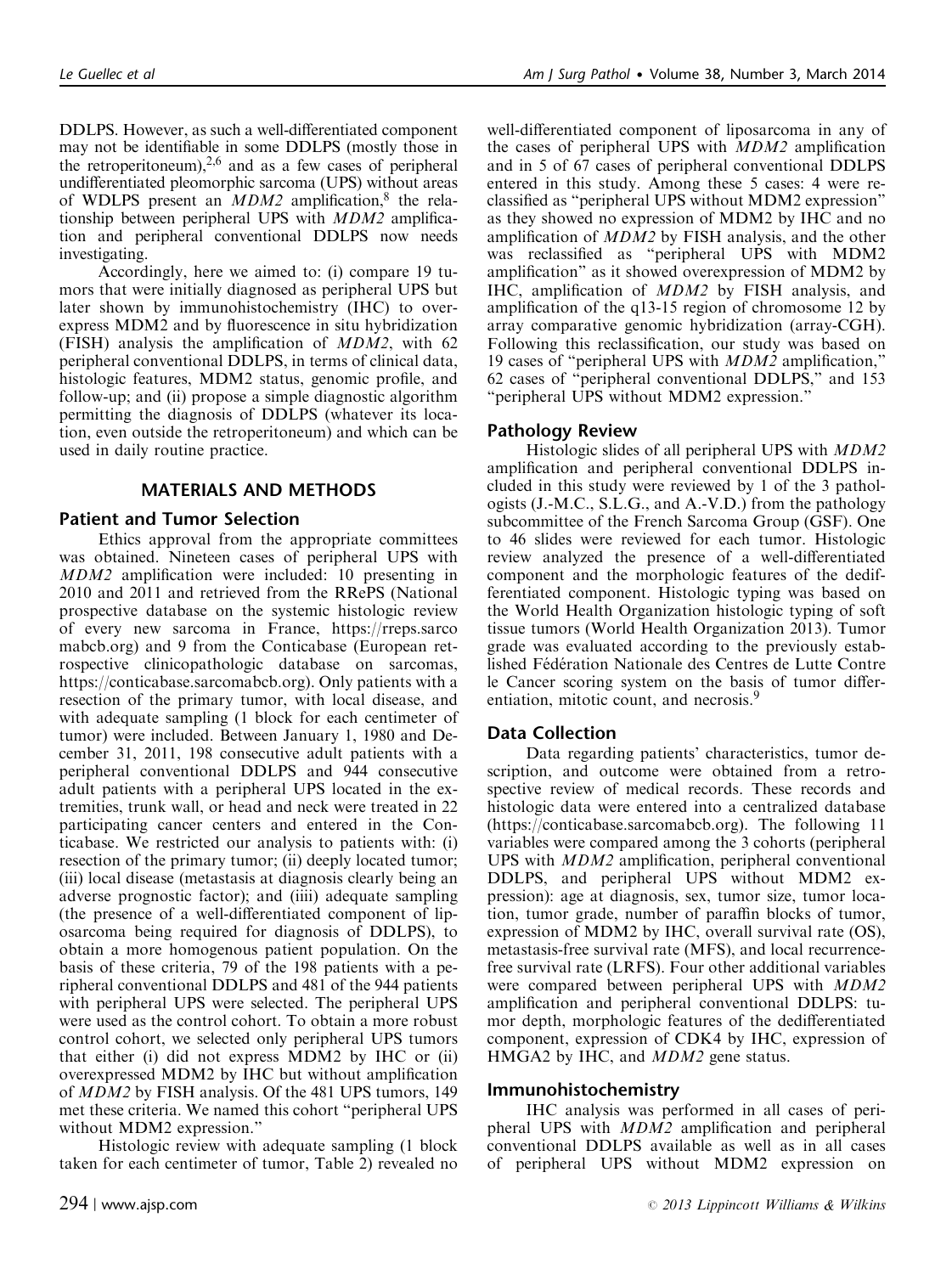4-mm-thick serial sections from a representative paraffin wax block with MDM2 antibody (clone IF2, dilution 1:100; Invitrogen, Camarillo, CA). In all cases of peripheral UPS with MDM2 amplification (18) and of peripheral conventional DDLPS (67), 2 supplementary antibodies were used: CDK4 (clone DCS-31, dilution 1:100; Invitrogen) and HMGA2 (dilution 1:500; Biocheck, Foster city, CA). In 32 cases, heterologous differentiation was suspected, and additional antibodies against desmin (clone D33, dilution 1:100; Dako, Glostrup, Denmark), h-caldesmon (clone h-CD, dilution 1:50; Dako), and myogenin (clone LO26, dilution 1:20; Novocastra, Newcastle-upon-Tyne, UK) were used. After microwave oven heating (20 min in 0.1 M citrate buffer at pH 6), sections were incubated with biotinylated link antibody, with peroxidase-labeled streptavidin (LSAB+Kit; Dako) and then with diaminobenzidine solution (Dako). Omitting the specific primary antibody was used as negative controls.

# FISH and Quantitative Polymerase Chain Reaction

FISH analysis was performed in all cases of peripheral conventional DDLPS (67), in all cases of peripheral UPS with MDM2 amplification, and in 12 cases of peripheral UPS without MDM2 expression showing overexpression of MDM2 by IHC. Two protocols were used: (i) FISH assay was performed using the Histology FISH accessory kit (Dako) as previously described ac-cording to the manufacturer's instructions.<sup>[10](#page-11-0)</sup> MDM2 and CDK4 probes were prepared with BAC clones labeled using a Nick translation reagent kit according to the manufacturer's instructions (Abbott, North Chicago, IL). For the MDM2 gene, 250 ng of RP11-775J10 and 250 ng of RP11-1024C4 BAC were labeled with spectrum greendUTP, and for the CDK4 gene, 250 ng of RP11-571M6 and 250 ng of CTD-2241M16 BAC were labeled using spectrum orange-dUTP (Abbott). Labeled BAC DNA were then precipitated with  $25 \mu g$  of human Cot-1 DNA and resuspended in hybridization buffer (50% formamide,  $2 \times$  SSC pH6.8,  $1 \times$  Denhardt,  $1\%$  SDS,  $NaH<sub>2</sub>PO<sub>4</sub>$  40 mM pH7, 10% dextran sulfate); (ii) FISH using the ZytoLight SPEC MDM2/CEN12 Dual-color Probe kit (ZytoVision GmbH, Bremerhaven, Germany) was performed on a full tissue section, according to the manufacturer's recommended protocol. The probe cocktail decorates the human chromosomal region MDM2 with a green signal and the centromeric region of chromosome 12 (D12Z3 sequences) with a red signal. Green and red fluorescent signals were counted in regions of cellular tumor under a Nikon Eclipse80i fluorescent microscope with appropriate filters, and pictures were captured using a Hamamatsu C4742-95 CCD camera and analyzed with the Genikon software (Alphelys, Plaisir, France). A minimum of 100 nuclei per slide were visualized. For each nucleus analyzed, the number of fluorescent signals was evaluated. Amplification was defined as >12 fluorescent signals per cell. For each series of experiments, a control slide from a DDLPS case known

to be positive for MDM2 amplification was also examined. If at least 1 or 2 bright fluorescent spots per nucleus could not be seen on at least 80% of cells, the result was considered as uninterpretable, and MDM2/CDK4 copy number was assessed by quantitative polymerase chain reaction (qPCR) as described previously.<sup>[11](#page-11-0)</sup>

### Genomic DNA Extraction and Array-CGH

Genomic DNA was extracted according to the protocol recommended by Agilent for DNA isolation on formalin-fixed paraffin-embedded tissue ([http://](http://www.chem-agilent.com/pdf/G4410-90020v3_1_CGH_ULS_Protocol.pdf) [www.chem-agilent.com/pdf/G4410-90020v3\\_1\\_CGH\\_ULS\\_](http://www.chem-agilent.com/pdf/G4410-90020v3_1_CGH_ULS_Protocol.pdf) [Protocol.pdf](http://www.chem-agilent.com/pdf/G4410-90020v3_1_CGH_ULS_Protocol.pdf)) (Agilent Technologies, Santa Clara, CA), and array-CGH experiment was performed as previously described.<sup>12</sup> Briefly, arrays were scanned using an Agilent G2585CA DNA Microarray Scanner and images analyzed using the Feature-Extraction V10.1.1.1 software (Agilent Technologies). Data were normalized using the rankingmode method available in the Feature-Extraction V10.1.1 software, with a default value for any parameter. Raw copy number ratio data were transferred to Genomic Workbench software (Agilent Technologies). The ADM-2 algorithm of Genomic Workbench software (Agilent Technologies) was used to identify DNA copy number anomalies at the probe level. A low-level copy number gain was defined as a log 2 ratio  $> 0.25$ , and a copy number loss was defined as a log 2 ratio  $\leq -0.25$ . A high-level gain or amplification was defined as a  $log 2$  ratio  $>1.5$ , and a homozygous deletion was suspected when the ratio fell below  $-1$ .

## Statistical Analysis

Tumor characteristics and histologic and molecular data were described using median and range for quantitative data and frequency and percentage for the qualitative data. Comparisons between the 2 histologies (peripheral UPS with MDM2 amplification and peripheral conventional DDLPS) were made by the  $\chi^2$  test or Fisher exact test for qualitative variables and the Student  $t$  test or the Mann-Whitney  $U$  test for the quantitative data.

Survival data were summarized by the Kaplan-Meier method and presented by the 2-year survival rate with a 95% confidence interval (CI). Survival curves were plotted according to the Kaplan and Meier estimate. The log rank test was used to determine the significance of differences in survival distribution. To control potential selection bias, the model was adjusted for variables that show a statistically significant difference between 2 cohorts and could influence the survival. The statistical significance was set at 0.05. All analyses in the study were performed with the Stata Version 12.0 software (Stata, College Station, TX).

#### RESULTS

## Patient and Tumor Characteristics

Patient characteristics of the 3 cohorts are presented in [Tables 1 and 2.](#page-3-0) Age at diagnosis for patients with "peripheral UPS with *MDM2* amplification" tended to be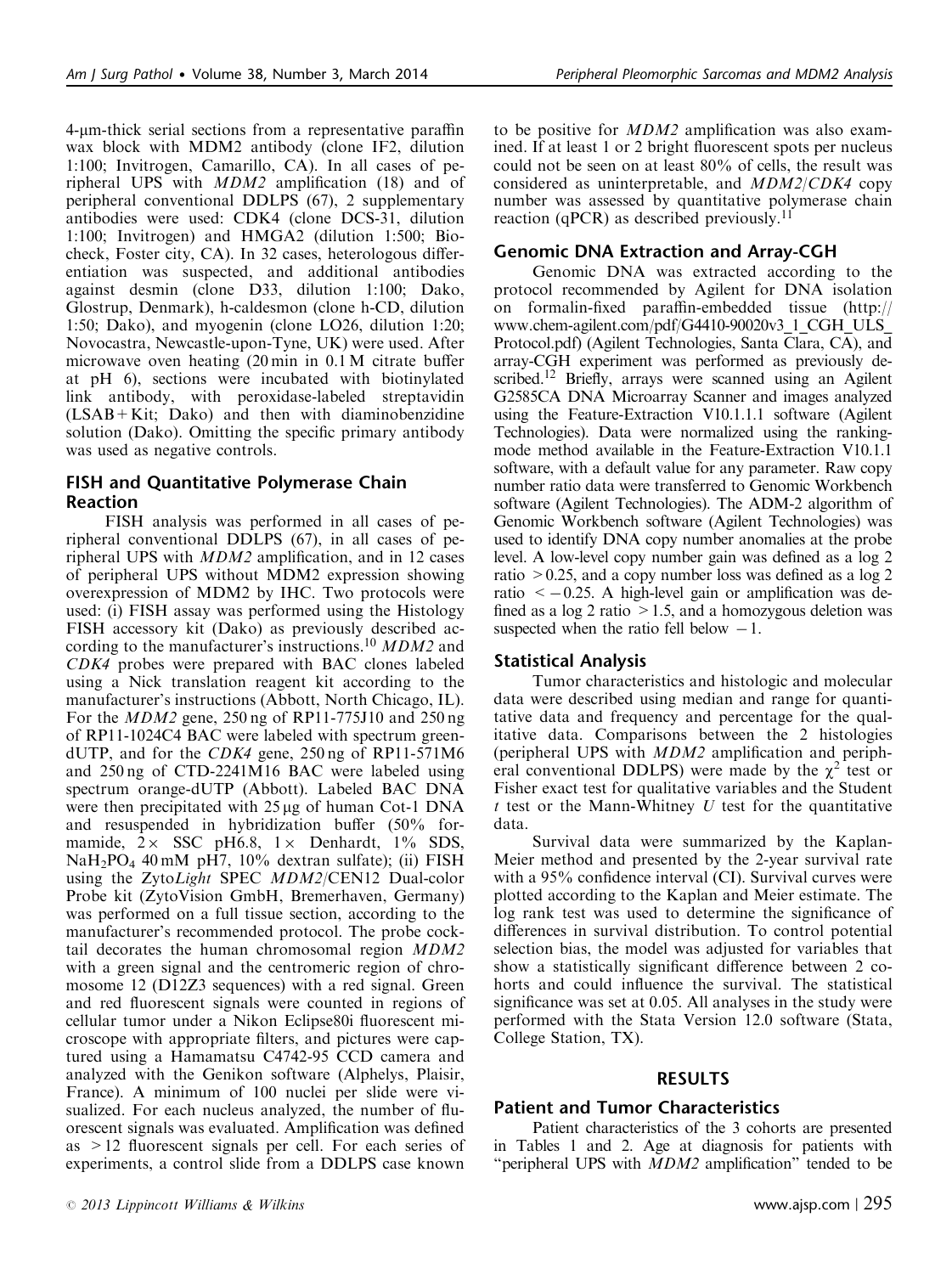|                                                            | <b>Peripheral UPS With</b><br><b>MDM2</b> Amplification | <b>Peripheral UPS Without</b><br><b>MDM2</b> Expression | P              |
|------------------------------------------------------------|---------------------------------------------------------|---------------------------------------------------------|----------------|
| N                                                          | 19                                                      | 153                                                     |                |
| Age at diagnosis (median<br>$[range]$ $(y)$                | 77 (45-90)                                              | 66 (16-92)                                              | 0.066          |
|                                                            |                                                         |                                                         | 0.528          |
| Sex $(n \lceil \frac{6}{6} \rceil)$<br>Male                |                                                         |                                                         |                |
| Female                                                     | 12(63.2)                                                | 85 (556)                                                |                |
|                                                            | 7(36.8)                                                 | 68 (44.4)                                               | 0.139          |
| Tumor location (n $[\%]$ )<br>Extremities                  |                                                         |                                                         |                |
|                                                            | 10(52.6)                                                | 112(73.2)                                               |                |
| Trunk wall                                                 | 9(47.4)                                                 | 39(25.5)                                                |                |
| Head/neck                                                  | $\theta$                                                | 2(1.3)                                                  |                |
| Tumor size (median<br>[range]) (cm)                        | $11(2.5-20)$                                            | $9(3-35)$                                               | 0.337          |
| Tumor grade (FNCLCC)<br>$(n \, \lceil \frac{9}{6} \rceil)$ |                                                         |                                                         | 0.001          |
| Grade 2                                                    | 11(57.9)                                                | 33(21.7)                                                |                |
| Grade 3                                                    | 8(42.1)                                                 | 119(78.3)                                               |                |
| No. mitoses (median                                        | $12(1-56)$                                              | $21(1-130)$                                             | 0.026          |
| [range]                                                    |                                                         |                                                         |                |
| MDM2 IHC status $(n \lceil \frac{6}{6} \rceil)$            |                                                         |                                                         |                |
| Positive                                                   | 19(100)                                                 | 12(7.8)                                                 |                |
| Negative                                                   | 0                                                       | 141 (92.2)                                              |                |
| Uninterpretable                                            | $\theta$                                                | $\theta$                                                |                |
| Follow-up (median<br>$[95\% \text{ CI}]$ (y)               | $23(12-75)$                                             | $22(14-26)$                                             |                |
| Metastatic recurrence<br>(n [%])                           | 3(15.8)                                                 | 46(30.3)                                                |                |
| Local recurrence $(n \lceil \frac{6}{6} \rceil)$           | 2(10.5)                                                 | 32(21.1)                                                |                |
| Death $(n \, \lceil \frac{9}{6} \rceil)$                   | 5(26.3)                                                 | 37(24.2)                                                |                |
| $OS*$                                                      | 0.933                                                   | 0.739                                                   | $0.400\dagger$ |
| $MFS*$                                                     | 0.941                                                   | 0.547                                                   | $0.081\dagger$ |
| LRFS*                                                      | 0.848                                                   | 0.609                                                   | $0.060\dagger$ |

<span id="page-3-0"></span>

|  | TABLE 1. Clinical Data, Histologic Features, MDM2 Status, and Outcome Corresponding to Peripheral |  |  |  |
|--|---------------------------------------------------------------------------------------------------|--|--|--|
|  | UPS With MDM2 Amplification and Peripheral UPS Displaying No Expression of MDM2                   |  |  |  |

Bold values represent  $P < 0.05$ .

\*2-year rate.

†After adjustment for grade and number of mitoses.

higher (median  $= 77$ , range  $= 45$  to 90) as compared with "peripheral UPS without MDM2 expression" patients (median = 66, range = 16 to 92,  $P = 0.066$ ). However, this trend was not statistically significant. The most common tumor location in the 3 cohorts was the thigh: 7 (36.7%) peripheral UPS with MDM2 amplification, 32 (51.5%) peripheral conventional DDLPS, and 66 (43.2%) peripheral UPS without MDM2 expression. Peripheral UPS without MDM2 expression tended to be more often located at the extremities (112, 73.2%) as compared with peripheral UPS with *MDM2* amplification (10, 52.6%,  $P = 0.139$ ). However, this trend was not statistically significant. The most common grade (Fédération Nationale des Centres de Lutte Contre le Cancer system) was 2 for the peripheral UPS with MDM2 amplification (11, 57.9%) and peripheral conventional DDLPS (34, 54.8%), whereas it was 3 for the peripheral UPS without MDM2 expression (119, 78.3%), with a statistically significant difference between the peripheral UPS with MDM2 amplification and the peripheral UPS without MDM2 expression ( $P = 0.001$ ).

No statistically significant difference was found in terms of clinical data (patient's sex and age at diagnosis, and the location, depth, and size of the tumor) or with

toses) between peripheral UPS with MDM2 amplification and peripheral conventional DDLPS [\(Table 2\)](#page-4-0).

## Histologic and Molecular Data Of Peripheral UPS With MDM2 Amplification and Peripheral Conventional DDLPS

regard to tumor features (tumor grade, number of mi-

## Morphologic Features

The median number of paraffin blocks prepared was 14 (range, 3 to 23) for peripheral UPS with MDM2 amplification and 13.5 (range, 1 to 46) for peripheral conventional DDLPS ([Table 2\)](#page-4-0). Most of the well-differentiated components of the peripheral conventional DDLPS were morphologically described as "sclerosing" in 58  $(93.5\%)$  [\(Fig. 1A](#page-5-0)), followed by "lipoma-like" in 21 (33.9%). The dedifferentiated component of the peripheral UPS with MDM2 amplification and the peripheral conventional DDLPS, respectively, showed morphology of: undifferentiated sarcoma, 19 (100%) [\(Fig. 1B](#page-5-0)) and 41  $(66.1\%)$ ; fibrosarcoma, 5 (26.3%) and 14 (22.6%); myxofibrosarcoma, 3 (15.8%) [\(Fig. 1D](#page-5-0)) and 12 (19.4%); leiomyosarcoma, 1 (5.3%) and 5 (8.1%); osteosarcoma,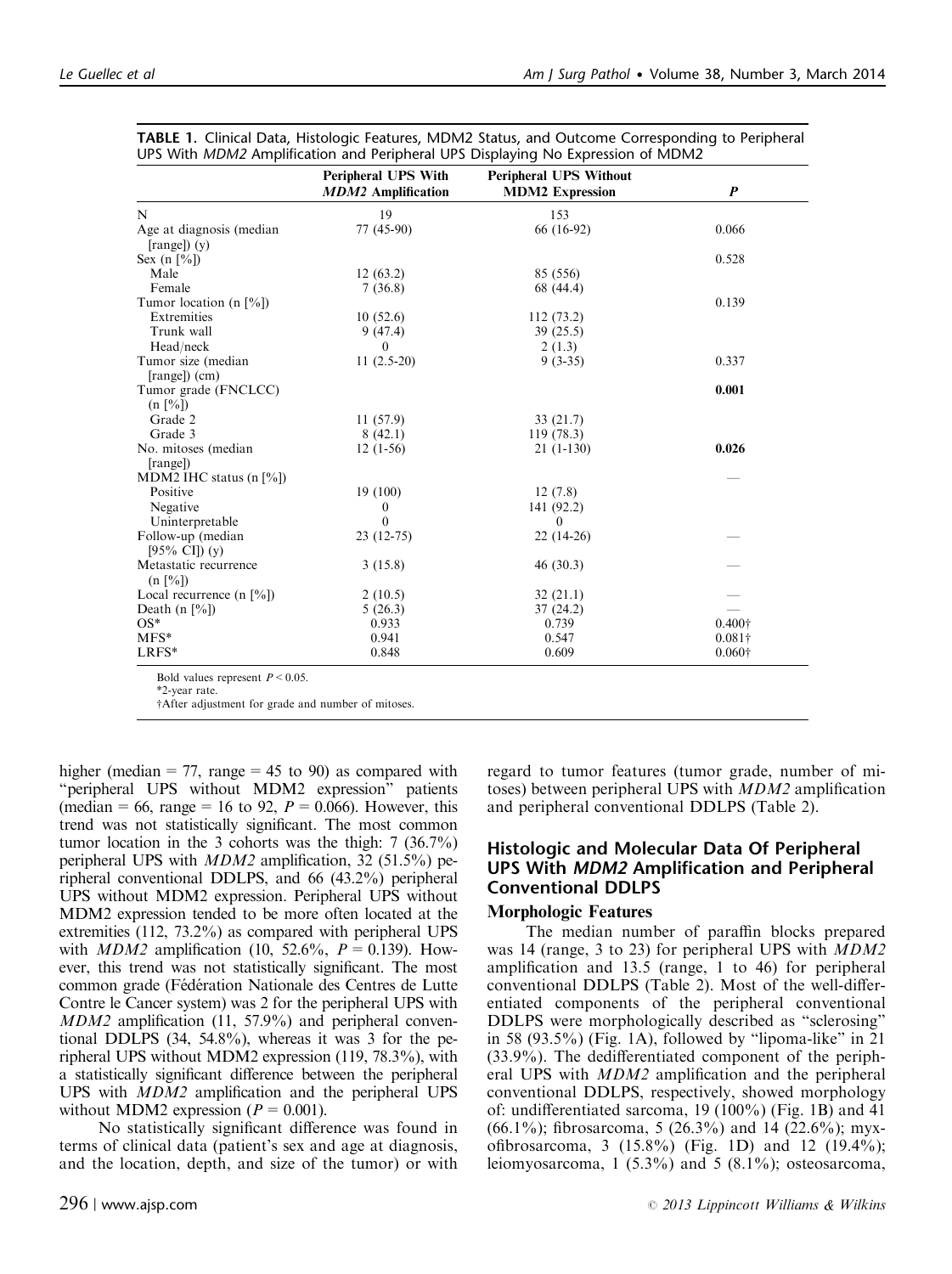|                                          | Peripheral UPS With MDM2 Amplification Peripheral Conventional DDLPS |                 | $\boldsymbol{P}$ |
|------------------------------------------|----------------------------------------------------------------------|-----------------|------------------|
| N                                        | 19                                                                   | 62              |                  |
| Age at diagnosis (median [range]) $(y)$  | 77 (45-90)                                                           | $70.5(23-93)$   | 0.199            |
| Sex (n $[\%]$ )                          |                                                                      |                 | 0.613            |
| Male                                     | 12(63.2)                                                             | 43 (69.4)       |                  |
| Female                                   | 7(36.8)                                                              | 19(30.6)        |                  |
| Tumor location (n $[\%]$ )               |                                                                      |                 | 0.444            |
| Extremities                              | 10(52.6)                                                             | 38 (61.3)       |                  |
| Thigh                                    | 7                                                                    | 32              |                  |
| Arm                                      | $\mathbf{1}$                                                         | 5               |                  |
| Leg                                      | $\overline{2}$                                                       | 1               |                  |
| Trunk wall                               | 9(47.4)                                                              | 20(32.2)        |                  |
| <b>Buttock</b>                           | 1                                                                    | 8               |                  |
| Thoracic wall                            | 4                                                                    | $\sqrt{5}$      |                  |
| Groin                                    | $\overline{c}$                                                       | $\sqrt{2}$      |                  |
| Armpit                                   | $\overline{2}$                                                       | $\overline{c}$  |                  |
| Abdominal wall                           | $\mathbf{0}$                                                         | 3               |                  |
| Head/neck                                | $\mathbf{0}$                                                         | 4(6.5)          |                  |
| Depth $(n \, \lceil \frac{9}{6} \rceil)$ |                                                                      |                 | 0.787            |
| Superficial                              | 2(10.5)                                                              | 4(6.6)          |                  |
| Deep                                     | 17(89.5)                                                             | 57 (93.4)       |                  |
| Unknown                                  | $\overline{0}$                                                       | 1               |                  |
| Tumor size (cm)                          |                                                                      |                 |                  |
| Median (range)                           | $11(2.5-20)$                                                         | $12(2.5-50)$    | 0.272            |
| $\leq 10$                                | 9(47.4)                                                              | 29(46.8)        | 0.964            |
| >10                                      | 10(52.6)                                                             | 33 (53.2)       |                  |
| No. paraffin blocks (median [range])     | $14(3-23)$                                                           | $13.5(1-46)$    | 0.709            |
| Tumor size/number of paraffin blocks     | $0.94(0.45-1.5)$                                                     | $0.98(0.21-30)$ | 0.768            |
| (median [range])                         |                                                                      |                 |                  |
| Tumor grade (FNCLCC) (n $[\%]$ )         |                                                                      |                 | 0.320            |
| Grade 2                                  | 11(57.9)                                                             | 34(54.8)        |                  |
| Grade 3                                  | 8(42.1)                                                              | 28 (45.2)       |                  |
| No. mitoses $(n \, [\%])$                |                                                                      |                 | 0.100            |
| Median (range)                           | $12(1-56)$                                                           | $8(1-58)$       |                  |
| $\leq 9$                                 | 6(31.6)                                                              | 33 (532)        |                  |
| $> 9$ and $\leq 19$                      | 7(36.8)                                                              | 22(35.3)        |                  |
| >19                                      | 6(31.6)                                                              | 7(11.3)         |                  |
| Necrosis                                 |                                                                      |                 | 0.907            |
| None                                     |                                                                      |                 |                  |
|                                          | 8(42.1)                                                              | 25(40.3)        |                  |
| $\leq 50\%$                              | 10(52.6)                                                             | 35(56.5)        |                  |
| $> 50\%$                                 | 1(5.3)                                                               | 2(3.2)          |                  |
| $OS*$                                    | 0.933                                                                | 0.907           | 0.437            |
| $MFS*$                                   | 0.941                                                                | 0.832           | 0.613            |
| LRFS*                                    | 0.848                                                                | 0.853           | 0.889            |

<span id="page-4-0"></span>TABLE 2. Clinical Data, Histologic Features, MDM2 Status, and Outcome Corresponding to Peripheral UPS With MDM2 Amplification and Peripheral Conventional DDLPS

FNCLCC indicates Fédération Nationale des Centres de Lutte Contre le Cancer. \*2-year rate.

1 (5.3%) ([Fig. 1F](#page-5-0)) and 5 (8.1%). Three (4.8%) peripheral conventional DDLPS showed morphologic features of rhabdomyosarcoma with expression of desmin and myogenin by IHC; 2 (3.2%) had giant cells [\(Fig. 1C\)](#page-5-0) and the other (1.6%) meningothelial-like features [\(Fig. 1E](#page-5-0)).

#### Immunohistochemistry

In all cases (19) of peripheral UPS with  $MDM2$ amplification and in 59 cases of peripheral conventional DDLPS, tumor cells were positive for MDM2 ([Figs. 1G,](#page-5-0) [H\)](#page-5-0). IHC gave no interpretable results for 3 peripheral conventional DDLPS (Bouin fixed tissues). No statistically significant difference was found in terms of protein expression (CDK4 and HMGA2) between peripheral UPS

 $\degree$  2013 Lippincott Williams & Wilkins www.ajsp.com | 297

with *MDM2* amplification and peripheral conventional DDLPS [\(Table 3\)](#page-6-0). For these 3 markers, the positivity was nuclear and was visible in 10% to 100% of tumor cells ([Figs. 1G–J](#page-5-0)).

#### FISH Analysis

In all cases (19) of peripheral UPS with MDM2 amplification and in 50 cases of 62 peripheral conventional DDLPS analyzed, high-level amplification  $(>12)$ copies per cell and clustered) of the MDM2 gene was detected ([Figs. 2A, B\)](#page-7-0). FISH analysis gave no interpretable result in 12 peripheral conventional DDLPS (Bouin fixed tissues). Quantitative PCR showed amplification of MDM2 in 4 of these 12 cases. The level of amplification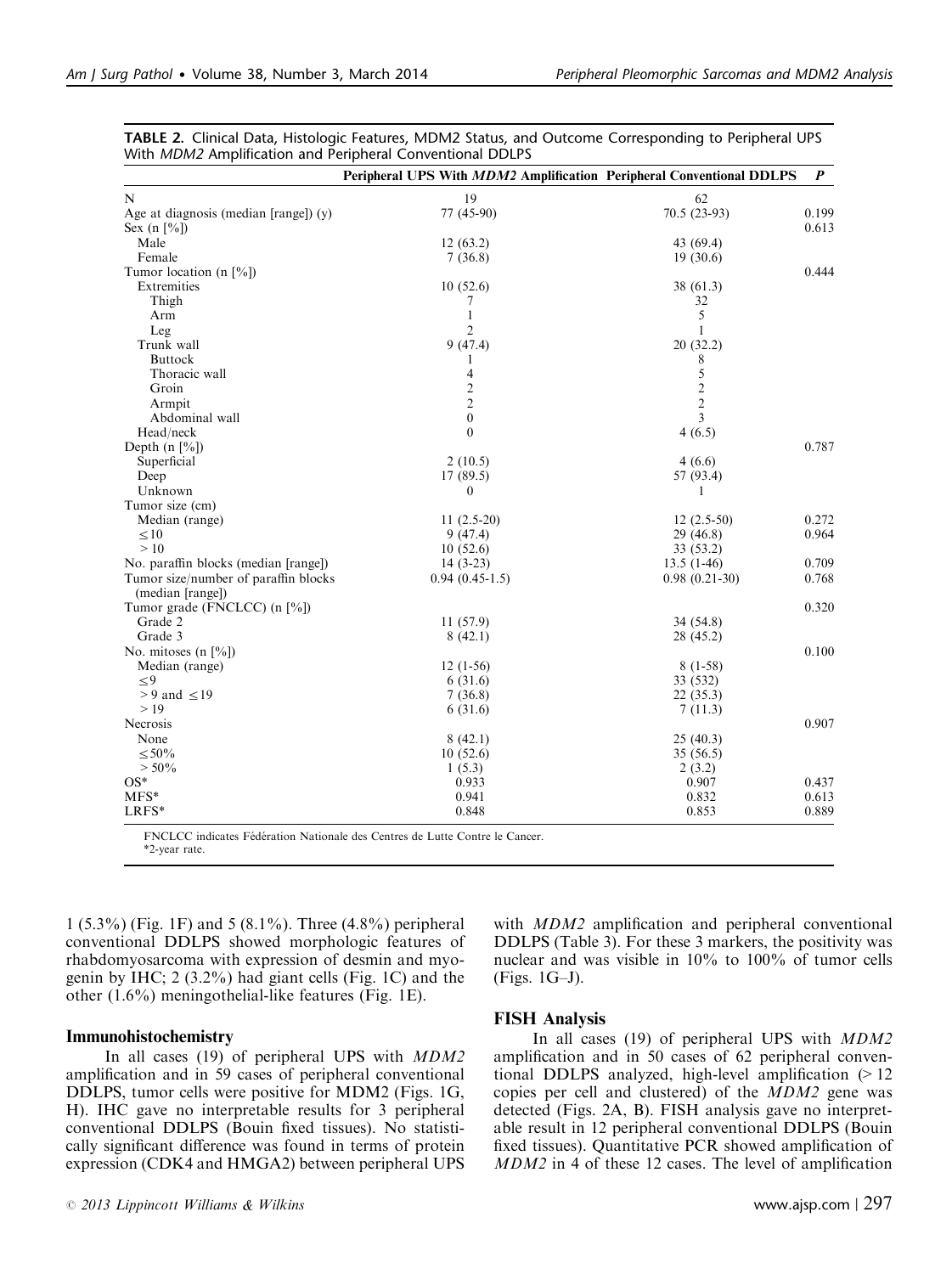<span id="page-5-0"></span>

FIGURE 1. Histologic data. A–F, Histology. A, WDLPS of peripheral conventional DDLPS with sclerosing features. Dedifferentiated component of peripheral conventional DDLPS with giant cells (C), with meningothelial-like features (E). Peripheral UPS with MDM2 amplification with undifferentiated features (B), with myxofibrosarcoma features (D) and with osteosarcoma features (F). G–J, IHC. G, Well-differentiated component of peripheral conventional DDLPS is positive for MDM2. H, Undifferentiated features of peripheral UPS with MDM2 amplification show nuclear expression of MDM2. I, Peripheral conventional DDLPS with fibrosarcoma features overexpress HMGA2 (nuclear staining). J, Peripheral UPS with MDM2 amplification with leiomyosarcoma features show nuclear expression for HMGA2.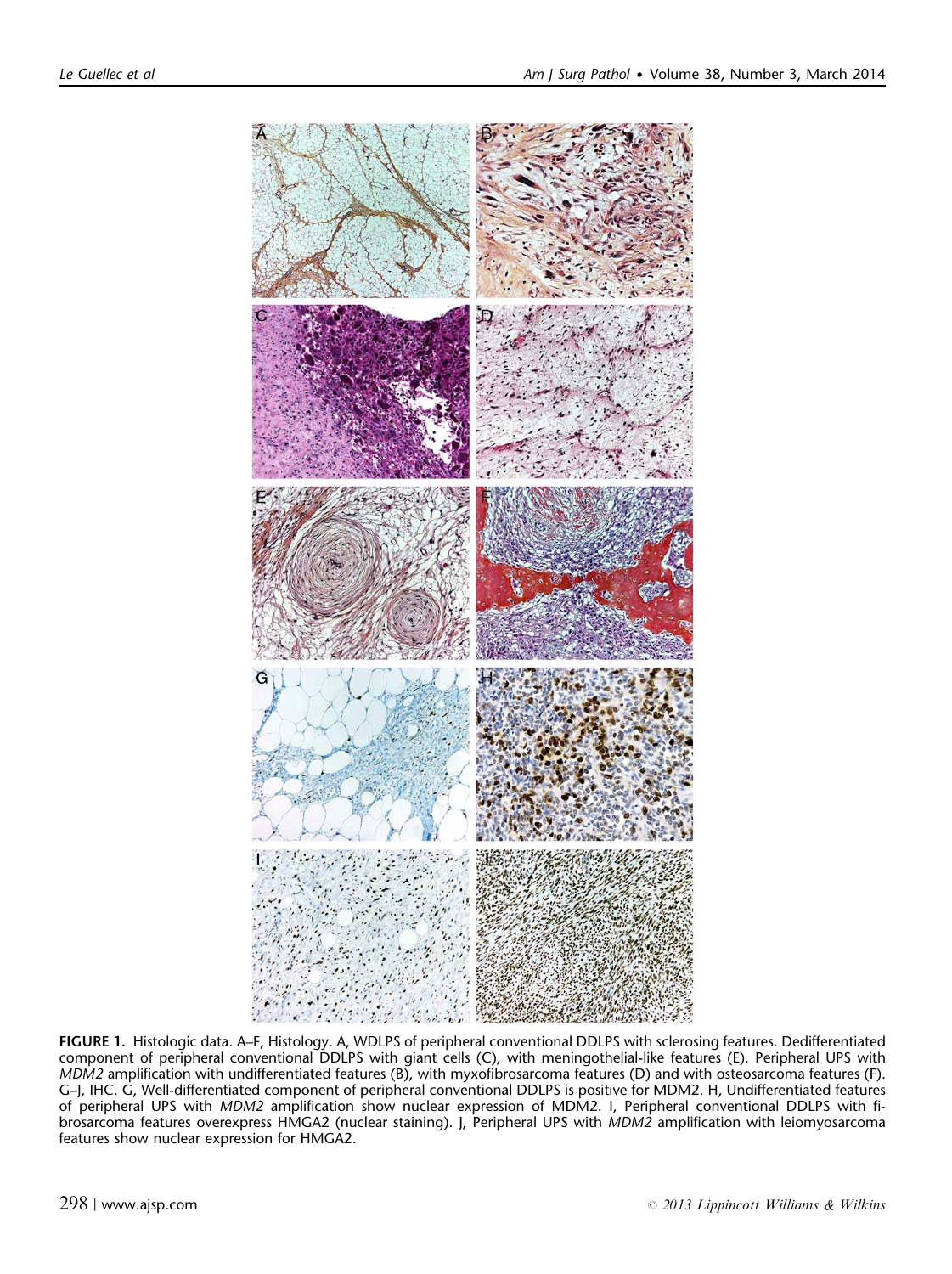|                                                     | <b>Peripheral UPS With</b><br><b>MDM2</b> Amplification | <b>Peripheral Conventional</b><br><b>DDLPS</b> | $\boldsymbol{P}$ |
|-----------------------------------------------------|---------------------------------------------------------|------------------------------------------------|------------------|
| N                                                   | 19                                                      | 62                                             |                  |
| Percentage of WD component (median [range])         | $\overline{0}$                                          | $20(2-97)$                                     |                  |
| Morphologic appearance of WD component (n $[%]$ )   |                                                         |                                                |                  |
| Lipoma-like                                         |                                                         | 21 (33.9)                                      |                  |
| Sclerosing                                          |                                                         | 58 (93.5)                                      |                  |
| Inflammatory                                        |                                                         | 1(0.02)                                        |                  |
| Percentage of DD component (median [range])         | $100(100-100)$                                          | 80 (3-98)                                      |                  |
| Morphologic appearance of DD component (n $[%]$ )   |                                                         |                                                |                  |
| Undifferentiated                                    | 19(100)                                                 | 41 $(66.1)$                                    | 0.002            |
| Fibrosarcoma                                        | 5(26.3)                                                 | 14(22.6)                                       | 0.761            |
| Myxofibrosarcoma                                    | 3(15.8)                                                 | 12(19.4)                                       | 1.00             |
| Leiomyosarcoma                                      | 1(5.3)                                                  | 5(8.1)                                         | 1.00             |
| Rhabdomyosarcoma                                    | $\Omega$                                                | 3(4.8)                                         | 1.00             |
| Osteosarcoma                                        | 1(5.3)                                                  | 5(8.1)                                         | 1.00             |
| Chondrosarcoma                                      | $\overline{0}$                                          | 3(4.8)                                         | 1.00             |
| Hemangiopericytoma-like                             | $\overline{0}$                                          | 1(1.6)                                         | 1.00             |
| Meningothelial-like                                 | $\overline{0}$                                          | 1(1.6)                                         | 1.00             |
| Desmoid-like                                        | $\mathbf{0}$                                            | 2(3.2)                                         | 1.00             |
| Giant cells                                         | $\overline{0}$                                          | 2(3.2)                                         | 1.00             |
| Inflammatory MFH-like                               | $\boldsymbol{0}$                                        | 3(4.8)                                         | 1.00             |
| Pleomorph liposarcoma-like                          | $\theta$                                                | 1(1.6)                                         | 1.00             |
| Interface between WD and DD component               |                                                         |                                                |                  |
| Abrupt                                              |                                                         | 38 (61.3)                                      |                  |
| Gradual                                             |                                                         | 24 (38.7)                                      |                  |
| MDM2 IHC status (n [%])                             |                                                         |                                                |                  |
| Positive                                            | 19 (100)                                                | 59 (100)                                       |                  |
| Negative                                            | 0                                                       | $\boldsymbol{0}$                               |                  |
| Uninterpretable                                     | $\mathbf{0}$                                            | 3                                              |                  |
| CDK4 IHC status $(n \sqrt{8})$                      |                                                         |                                                | 0.063            |
| Positive                                            | 8(42.1)                                                 | 39(66.1)                                       |                  |
| Negative                                            | 11(57.9)                                                | 20 (33.9)                                      |                  |
| Uninterpretable                                     | $\Omega$                                                | 3                                              |                  |
| HMGA2 IHC status $(n \, \lceil \frac{9}{0} \rceil)$ |                                                         |                                                | 1.00             |
| Positive                                            | 14 (77.8)                                               | 45 (76.3)                                      |                  |
| Negative                                            | 5(22.2)                                                 | 13(23.7)                                       |                  |
| Uninterpretable                                     | $\overline{0}$                                          | 3                                              |                  |
| $MDM2$ gene status (n [%])                          |                                                         |                                                |                  |
| Amplified                                           | 19 (100)                                                | 54 (100)                                       |                  |
| Nonamplified                                        | 0                                                       | 0                                              |                  |
| Uninterpretable                                     | $\mathbf{0}$                                            | 8                                              |                  |

<span id="page-6-0"></span>

| TABLE 3. Histologic Features, MDM2, CDK4, and HMGA2 Status in Peripheral UPS With MDM2 Amplification |  |  |  |  |
|------------------------------------------------------------------------------------------------------|--|--|--|--|
| and Peripheral Conventional DDLPS                                                                    |  |  |  |  |

Bold values represent  $P < 0.05$ .

DD indicates dedifferentiated; FNCLCC, Fédération Nationale des Centres de Lutte Contre le Cancer; MFH, malignant fibrous histiocytoma; WD, well-differentiated.

(copy number of target gene MDM2/copy number of reference gene [ALB]) varied from 30.3 to 84.3. In 8 cases of peripheral conventional DDLPS, qPCR was not contributive (Table 3).

Array-CGH. In all cases (19) of peripheral UPS with MDM2 amplification and in the 20 analyzed cases of peripheral conventional DDLPS, a gain or amplification of the q13-15 region of chromosome 12 (containing CDK4 and MDM2 genes), known to be distinctive of well-differentiated and DDLPS, was detected ([Figs. 2C,](#page-7-0) [D\)](#page-7-0). [Figure 3](#page-8-0) shows the penetrance plot (ie, frequencies of imbalances across samples) of 13 cases of peripheral UPS with *MDM2* amplification and 9 cases of peripheral conventional DDLPS. Both are associated with 100% of MDM2 amplification and exhibit common main alterations such as chromosome 13, 16q, and 9p losses and the chromosome 17p, 19q, and 22 gains. Even if peripheral UPS with MDM2 amplification genomes are slightly more complex, profiles of peripheral UPS with MDM2 amplification and peripheral conventional DDLPS appear very similar.

#### Outcome

Median follow-up was 22.9 months (95% CI, 12.32- 76.64) for peripheral UPS with MDM2 amplification, 28.8 months (95% CI, 15.08-44.74) for peripheral conventional DDLPS, and 21.8 months (95% CI, 14.32- 25.89) for peripheral UPS without MDM2 expression.

### Recurrence

At the end of the follow-up period, metastatic recurrence was observed in 3 (15.8%) patients with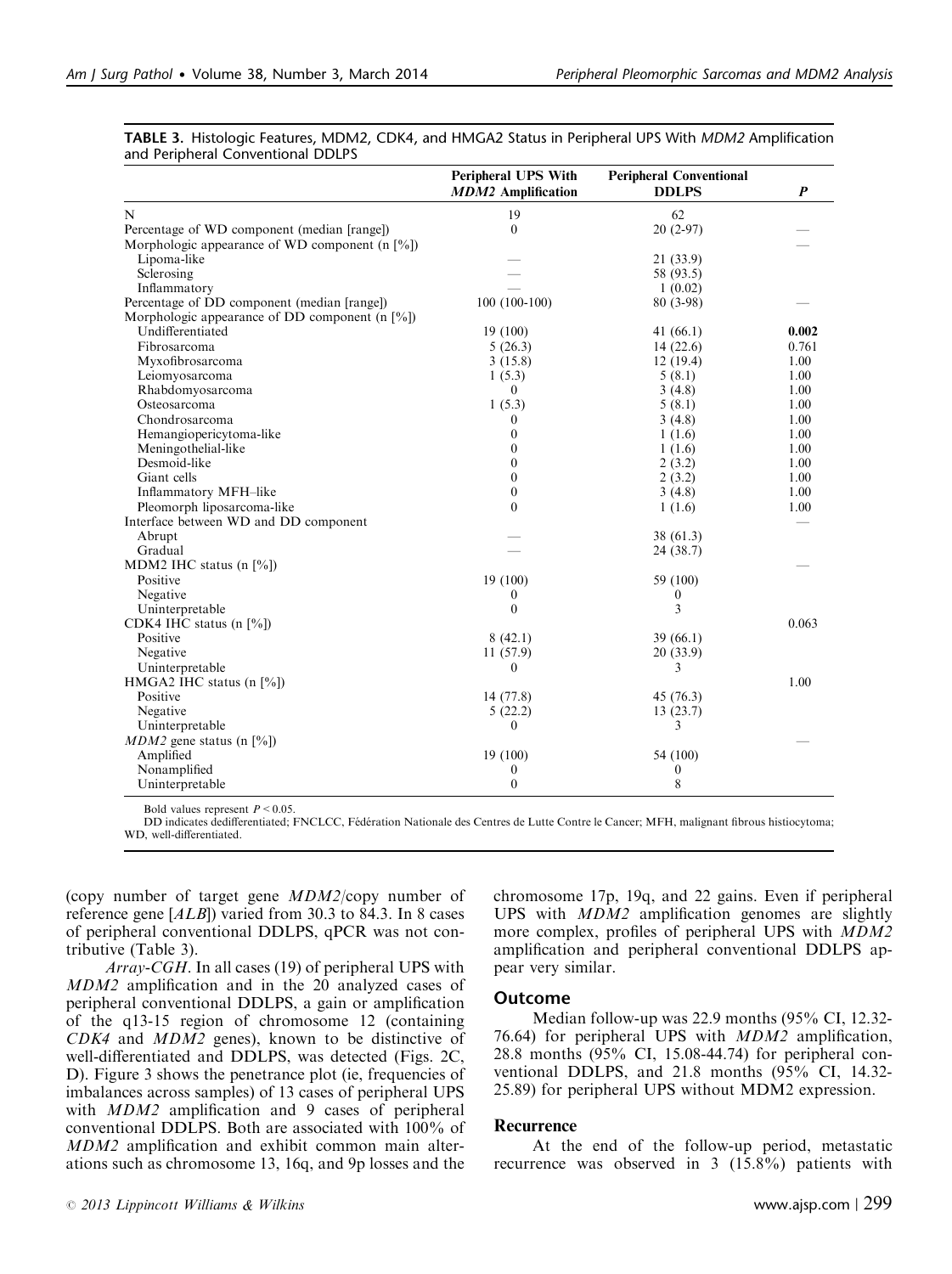<span id="page-7-0"></span>

FIGURE 2. Molecular data. A, FISH analysis: showed an MDM2 green signal (>12) present in a cluster in most tumor cell nuclei (red: centromere of chromosome 12) in peripheral conventional DDLPS. B, FISH analysis showed an MDM2 green signal and a CDK4 red signal (>12) present in a cluster in most tumor cell nuclei in peripheral UPS with MDM2 amplification. Array-CGH showed a 12q13-15 amplification in peripheral conventional DDLPS (C) and in peripheral UPS with MDM2 amplification (D) (circled in red).

peripheral UPS with MDM2 amplification, in 9 (15.3%) with peripheral conventional DDLPS, and in 46 (30.3%) with peripheral UPS without MDM2 expression. Two patients (10.5%) with peripheral UPS with MDM2 amplification, 7 (11.9%) with peripheral conventional DDLPS, and 32 (22.1%) with peripheral UPS without MDM2 expression had a local recurrence.

#### Survival Analysis

OS, MFS, and LRFS of the 3 cohorts is depicted in [Figures 4A–C.](#page-9-0) The OS rate at 2 years of patients with peripheral UPS with MDM2 amplification, peripheral conventional DDLPS, and peripheral UPS without MDM2 expression were 93.3%, 90.7%, and 73.9%, respectively. To control a potential selection bias, the model was adjusted for the grade and the number of mitoses. No statistically significant difference between OS of peripheral UPS with MDM2 amplification and peripheral conventional DDLPS was found ( $P = 0.437$ ). The MFS rate at 2 years of patients with peripheral UPS without MDM2 expression tended to be much worse as compared with that for patients with peripheral UPS with  $MDM2$ amplification (54.7% vs. 94.1%, hazard ratio 2.3 [95% CI, 0.9-5.8],  $P = 0.081$ . However, this trend was not statistically significant. In contrast, no statistically significant difference between the MFS of patients with peripheral UPS with MDM2 amplification and peripheral conventional DDLPS (83.2%; 95% CI, 70.1-90.9) was found ( $P = 0.613$ ). The LRFS rate at 2 years of patients with peripheral UPS without MDM2 expression tended to be much worse as compared with that for patients with peripheral UPS with MDM2 amplification (60.9% vs. 84.8%, hazard ratio 2.5 [95% CI, 0.96-6.3],  $P = 0.06$ ). However, this trend was not statistically significant. In contrast, no statistically significant difference between MFS of patients with peripheral UPS with MDM2 amplification and peripheral conventional DDLPS (85.3%; 95% CI, 72.7-92.4) was found ( $P = 0.889$ ). At the last follow-up visit, 14 (73.7%) patients with peripheral UPS with *MDM2* amplification, 46 (74.2%) with peripheral conventional DDLPS, and 86 (56.2%) with peripheral UPS without MDM2 expression were alive and tumor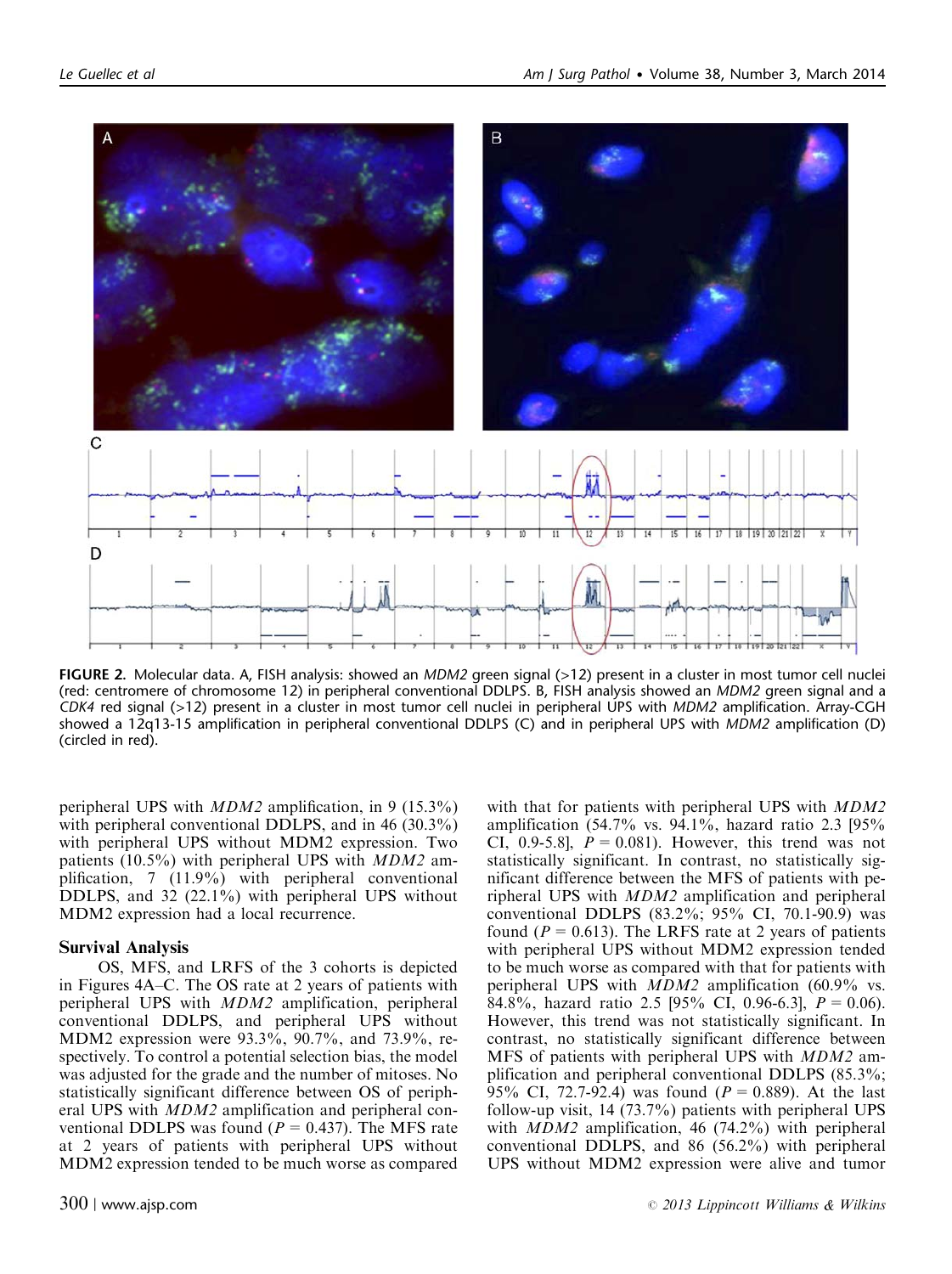<span id="page-8-0"></span>

FIGURE 3. Overview of the copy number abnormalities identified in peripheral UPS with *MDM2* amplification and peripheral conventional DDLPS. Penetrance plot summarizing the copy number imbalances per chromosome. Red blocks represent chromosome gains; green blocks represent chromosome losses. The amplitude of each abnormality corresponds to its prevalence. A, Penetrance plot of peripheral conventional DDLPS. B, Penetrance plot of peripheral UPS with MDM2 amplification.

free; 4 (8%) patients with peripheral conventional DDLPS and 28 (24.3%) with peripheral UPS without MDM2 expression were alive with metastatic sarcoma. Five (26.3%) patients with peripheral UPS with *MDM2* amplification, 12 (19.4%) with peripheral conventional DDLPS and 37 (24.2%) with peripheral UPS without MDM2 expression had died at the time of analysis. Of the patients who had died, 2 (10.5%) with peripheral UPS with MDM2 amplification, 3 (4.8%) with peripheral conventional DDLPS, and 6 (3.9%) with peripheral UPS without MDM2 expression had died from a cause unrelated to the treated sarcoma; death was related to the sarcoma in 3  $(15.8\%)$  patients with peripheral UPS with *MDM2* amplification, 9 (14.5%) with peripheral conventional DDLPS, and 31 (20.2%) with peripheral UPS without MDM2 expression. Three (4.8%) patients with peripheral conventional DDLPS and 4 (2.6%) with peripheral UPS without MDM2 expression were lost to follow-up.

#### **DISCUSSION**

In this study, we have shown that peripheral UPS without areas of WDLPS but with *MDM2* amplification are similar to peripheral conventional DDLPS in terms of patient age and sex, tumor location and size, histologic features, tumor grade, MDM2 status (IHC, FISH analysis, or qPCR), genomic profile (array-CGH), and followup. In 19 cases initially diagnosed as peripheral UPS, in which no areas of WDLPS could be identified with adequate sampling (1 block taken for each centimeter of tumor), we were able to demonstrate that the IHC and genomic investigations were in accordance with a DDLPS pattern: by IHC, all cases overexpressed MDM2, 8  $(42.1\%)$  overexpressed CDK4, and 14 (77.8%) HMGA2,

whereas FISH analysis demonstrated genuine amplification (high level and clustering of the signal) of MDM2 in all of these 19 tumors. Moreover, in all 19 cases, array-CGH analysis showed amplification of the 12q13-15 region, typical of that described in DDLPS.<sup>13-15</sup> Both types of tumor are associated with genetics based on amplifications, and even if peripheral UPS with MDM2 amplification appear more rearranged, genomic profiles of peripheral UPS with MDM2 amplification and peripheral conventional DDLPS are quite congruent. Moreover, we found no differences in terms of clinical and morphologic data or sampling technique between these 19 tumors and peripheral conventional DDLPS. From a prognosis point of view, data from our series revealed no statistically significant difference in OS, MFS, and LRFS between these 2 cohorts; in contrast, the control cohort (peripheral UPS without MDM2 expression) showed a far worse prognosis in accordance with data in the literature.<sup>2-4,16</sup> Altogether, these data strongly suggest that peripheral UPS without areas of WDLPS but with MDM2 amplification are actually peripheral DDLPS.

First introduced in 1979 by Evans, $<sup>1</sup>$  DDLPS is to-</sup> day defined as the association of atypical lipomatous tumor/WDLPS areas and a nonlipogenic sarcoma of variable grade with amplification of the 12q13-15 region and  $MDM2$  expression.<sup>2-4</sup> Dedifferentiated areas exhibit a variable histologic picture; most frequently they resemble UPS, fibrosarcoma, or intermediate-grade to high-grade myxofibrosarcoma.<sup>[2](#page-11-0)</sup> In about 5% to 10% of cases, DDLPS may show heterologous differentiation featuring myogenic, osteochondromatous elements, or rarely a "meningothelial-like" whorling pattern.<sup>[17](#page-11-0)</sup> These data are similar to those observed in the peripheral UPS with MDM2 amplification and peripheral conventional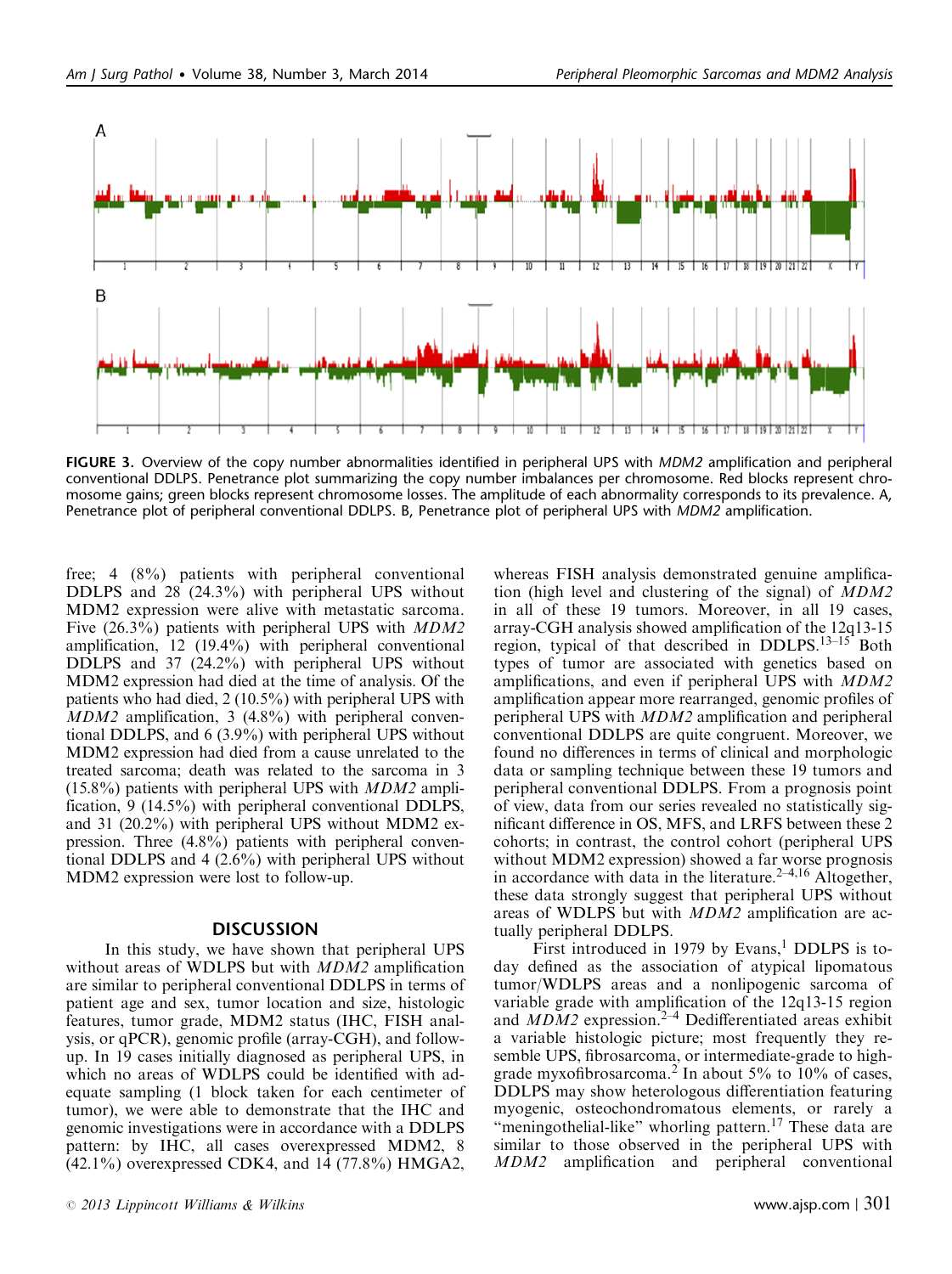<span id="page-9-0"></span>DDLPS cohorts (Fig. 4). In terms of genomics, DDLPS display 1 or 2 supernumerary rings or giant rod chromosomes, which always contain amplified sequences of the region q14-15 of chromosome  $12<sup>18</sup>$  $12<sup>18</sup>$  $12<sup>18</sup>$  Concordantly, we found a consistent amplification of the MDM2 gene,



FIGURE 4. Follow-up. A, OS of the 19 patients with peripheral UPS with MDM2 amplification (in blue), the 62 with peripheral conventional DDLPS (in red), and the 153 with peripheral UPS without MDM2 expression (in black). B, MFS of the 19 patients with peripheral UPS with MDM2 amplification (in blue), the 62 with peripheral conventional DDLPS (in red), and the 153 with peripheral UPS without MDM2 expression (in black). C, LRFS of the 19 patients with peripheral UPS with MDM2 amplification (in blue), the 62 with peripheral conventional DDLPS (in red), and the 153 with peripheral UPS without MDM2 expression (in black).

which is located at 12q15 and could be considered as the target gene of this amplicon. Exons 1 and 2 of HMGA2, a gene located at 12q14.3, were more recently found to be consistently coamplified with  $MDM2$ .<sup>[19](#page-11-0)</sup> In our series, nuclear expression of HMGA2 was found in 14 (77.8%) peripheral UPS with MDM2 amplification and in 45 (76.3%) peripheral conventional DDLPS. This specific genomic profile displayed by DDLPS has allowed its identification in the retroperitoneum in the absence of a WDLPS component.[8](#page-11-0) Moreover, sarcomas initially diagnosed as poorly differentiated sarcoma (or pleomorphic rhabdomyosarcoma) and arising in the retroperitoneum/ internal trunk have been shown to be actually DDLPS (with divergent differentiation).[6,20](#page-11-0) The absence of the WDLPS component may be explained by inappropriate sampling, the disappearance of the WDLPS, or even by the absence of the well-differentiated component in the primary tumor. The genomic abnormalities displayed by DDLPS are evidence in favor of it corresponding to a malignant adipocytic tumor progressing from WDLPS to nonlipogenic sarcoma of variable aspect.<sup>[8,21,22](#page-11-0)</sup>

DDLPS occurs in late adult life with no sex predilection, and most commonly in the retroperitoneum (80% of cases according to the literature).[2](#page-11-0) From the RRePS database, 475 cases of DDLPS were identified who presented between January 1, 2010 and December 31, 2011). Of these 475, 120 (25.3%) occurred in the peripheral location (extremities, trunk, head and neck), in accordance with previous data.<sup>[4](#page-11-0)</sup> The most important prognostic factor in the behavior of DDLPS is anatomic location, with retroperitoneal tumors exhibiting a worse clinical prognosis than those peripherally located.[3,4,16,23,24](#page-11-0) In our study, the 2-year OS and LRFS rates of peripheral conventional DDLPS were 90.7% and 85.3%, respectively, which is consistent with literature data.<sup>[3,4,16,17](#page-11-0)</sup> OS and LRFS at 2 years of patients with peripheral UPS with MDM2 amplification were similar (93.3% and 84.8%, respectively) to those of DDLPS. In contrast, the outcome of undifferentiated sarcoma (peripheral UPS without MDM2 expression) was relatively poor with an OS at 2 years of 73.9% and an LRFS of 60.9%; these data are comparable to previously published data.

Concerning clinical outcome, the presence of a heterologous differentiation in DDLPS does not appear to have a negative impact, whereas leiomyosarcoma or rhabdomyosarcoma have a much more aggressive clinical course.[2,25,26](#page-11-0) Similarly, DDLPS exhibits a less aggressive clinical course than other types of high-grade UPS.<sup>[2–4,16,17,26](#page-11-0)</sup> These data emphasize the need to correctly identify DDLPS in peripheral locations in terms of prognosis and treatment strategy.

Currently, the best criterion to determine the diagnosis of DDLPS when faced with UPS is the presence of an atypical lipomatous tumor/WDLPS area. The key is therefore the careful sampling and rigorous examination of the surrounding adipocytic tissue. However, in some resected primary tumor cases and on core needle biopsy (the present gold standard in sarcoma care), this well-differentiated component may not be identifiable.<sup>[1](#page-11-0)</sup> In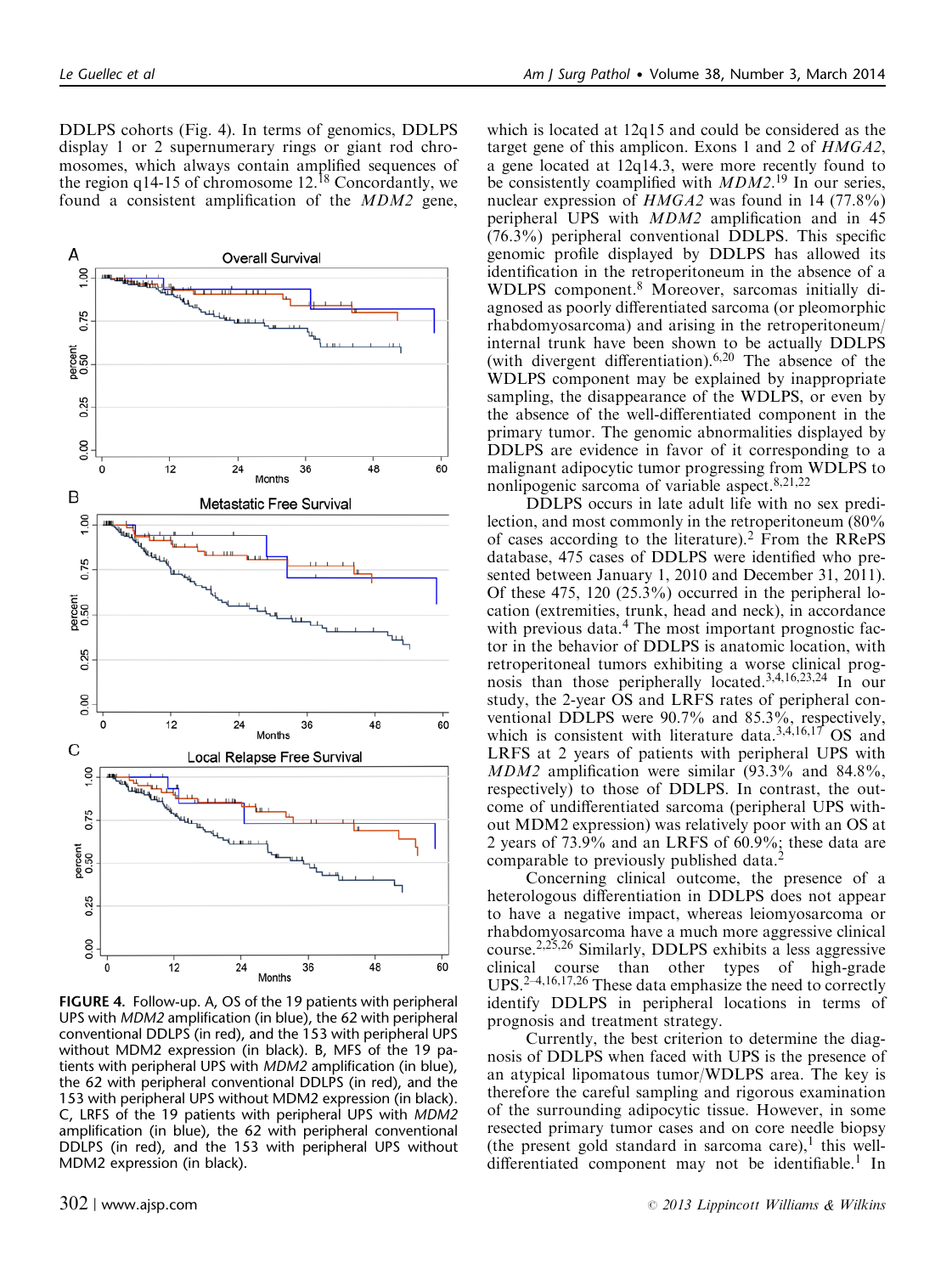light of these data, the morphologic diagnosis of undifferentiated sarcoma or myxofibrosarcoma should lead to the use of a diagnostic flow chart to identify cases of DDLPS. Thereby, whatever the location, within or outside the retroperitoneum, we performed a careful pathology review. If an area of WDLPS was identified by histology, the diagnosis of DDLPS was made; if no WDLPS could be demonstrated, we executed an IHC study of MDM2. If this IHC study was negative, we classified this case as undifferentiated/unclassified sarcoma, not otherwise specified or myxofibrosarcoma. However, if pleomorphic cells showed nuclear positivity for MDM2, we performed FISH analysis to identify MDM2 amplification. If FISH analyses were uninterpretable, we performed qPCR to reveal MDM2/CDK4 copy numbers, and if they showed no MDM2 amplification (or showed aneuploidy/polysomy) we classified this case as undifferentiated/unclassified sarcoma, not otherwise specified. If a genuine MDM2 amplification was found, the diagnosis of DDLPS was made. In this study, array-CGH confirmed FISH analysis data; however, in daily routine practice, FISH analysis (showing true *MDM2* amplification) is sufficient for the diagnosis of DDLPS. Array-CGH should be reserved for clarifying doubtful cases.

This diagnostic algorithm (Fig. 5) has been applied since January 1, 2010 by all pathologists of the RRePS network (French Sarcoma Group) and has enabled the identification of 120 cases of peripheral DDLPS over a period of 2 years (2010 and 2011). For 65 (54.2%) of these 120 cases, the identification of a WDLPS by careful pathology review allowed the diagnosis of DDLPS. For the 55 (45.8%) cases in which no area of WDLPS could be identified, 10 (8.3%) cases were diagnosed on surgical excision and 45 (37.5%) on core needle biopsies (the current gold standard in sarcoma care).<sup>[1](#page-11-0)</sup> The diagnosis of DDLPS on core needle biopsies seems all the more relevant and interesting now that new MDM2 targeting treatments (such as nutlin, a small-molecule inhibitor of the p53-MDM2 interaction) are being tested in clinical trials.

In conclusion, in this series, peripheral UPS without areas of WDLPS but with MDM2 amplification are similar to peripheral conventional DDLPS in terms of clinical, histopathologic, molecular, and follow-up data and, therefore, represent the existence of true DDLPS without a WDLPS area.

A systematic IHC evaluation of MDM2 should be performed when dealing with a UPS whatever its location and even outside the retroperitoneum. This strategy allows a selection of cases for FISH analysis permitting the diagnosis of DDLPS (especially on core needle biopsies), which exhibits a less aggressive clinical course than other



FIGURE 5. Diagnostic algorithm. Algorithm applied when faced with a morphologic diagnosis of undifferentiated sarcoma and/ or undifferentiated sarcoma with divergent differentiation. In parentheses: number of patients meeting the criteria at each step of the flow chart over the 2 years after its introduction (2010 and 2011) and use by all pathologists of the RRePS network (French Sarcoma Group) for peripherally located tumors (extremities, trunk wall, head, and neck). Nos indicates not otherwise specified.